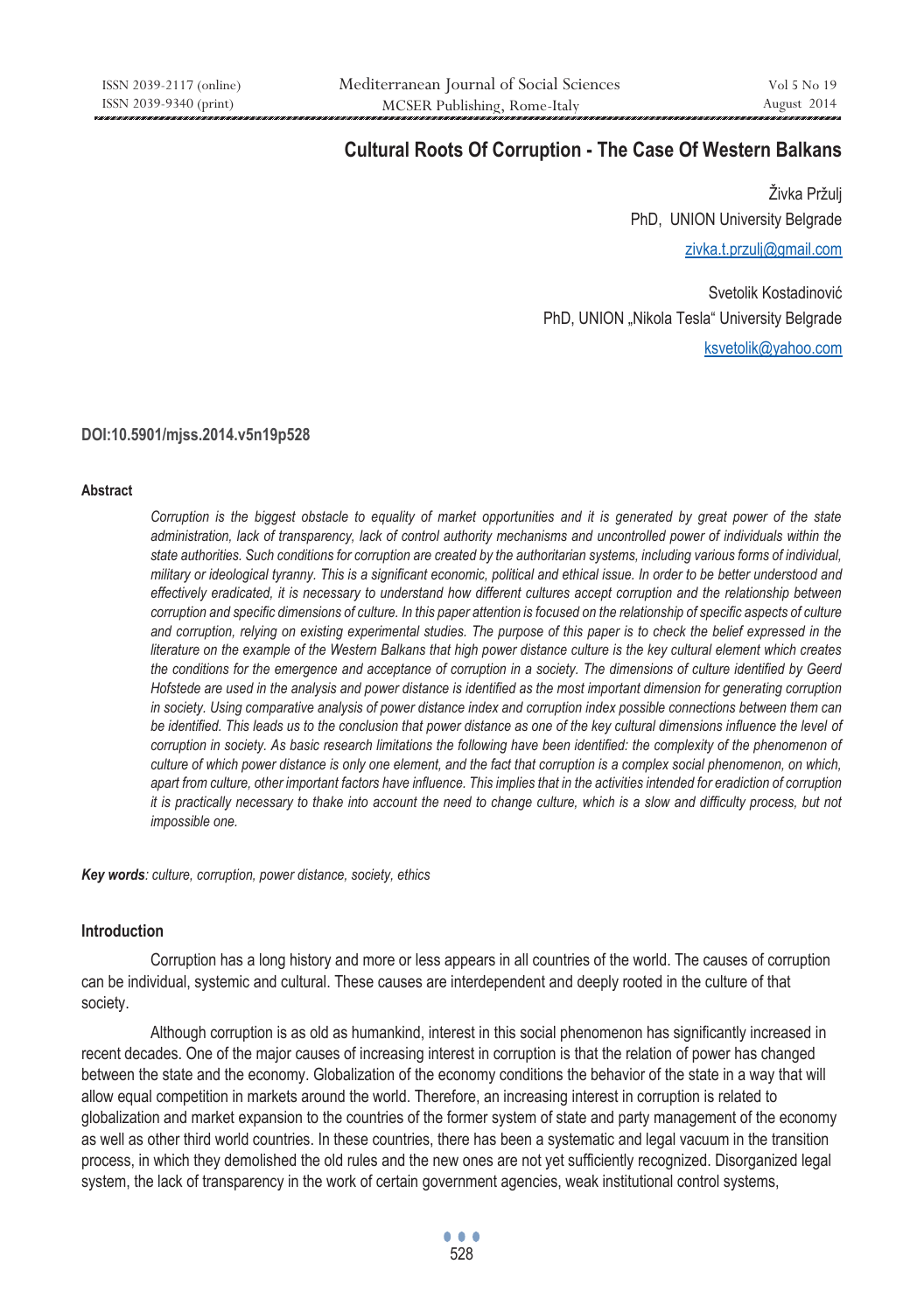| ISSN 2039-2117 (online) | Mediterranean Journal of Social Sciences | Vol 5 No 19 |
|-------------------------|------------------------------------------|-------------|
| ISSN 2039-9340 (print)  | MCSER Publishing, Rome-Italy             | August 2014 |

underdeveloped institutions of civil society and public opinion (freedom of the media) and in particular the power of individuals to be placed over the system create ideal conditions for corruption in these countries. In such conditions, control decreases along with moral discipline which allows corruption to become a common and effective way of solving many personal problems (Vujović et al. 2013).

Numerous analyses pointed out the negative impact of corruption on various indicators of economic freedom, which is solidly proved by Lamsdorff's (1999) analysis of the results of investigations of corruption. Tanzi (2012, p.10) suggests that corruption, which may be political or bureaucratic, generates high income to those engaged in such activities but can increase the cost and size of the shadow economy. Corruption particularly undermines the principle of equality in a democratic society and the principle of equal opportunities in market competition. This undermines confidence and trust in the principles and values of civil society and blocks mechanisms of the market economy, especially in young democracies (Pržulj, 2012).

The causes of corruption as a complex social phenomenon are multiple and interacting, so it is important to clearly identify their impact. Although corruption exists in all societies and at all times, there are important differences in the way in which some societies relate to corruption, which is woven into the very roots of culture. Culture is here understood as the way in which a particular society lives, works, thinks and solves their existential problems. It has been assumed that culture is being created in a longer period of time under the influence of various social, institutional, economic, religious, and even geographical factors. Culture influences institutions and social norms, dictates the interactions of agents within a society, and affects the type of corruption that becomes prevalent (Banuri et Eckel, 2012). At the same time, culture allows us to understand why certain policies and measures against corruption are more effective in one society than in the other.

#### **Various meanings of the term corruption**

The term corruption covers different meanings, which often leads to confusion and misunderstandings. Thus, corruption is often seen as a whole range of illicit and illegal activities in order to acquire individual benefits by the abuse of public function. This term can mean bribery, extortion, nepotism, embezzlement, etc. Since corruption is as old as organized human society, the concept has evolved over time from social and moral phenomena to individual behavior.

Precisely, corruption (Lat. *corruptus* - bribed) at the same time means bribery and depravity, and involves illegal use of social and civil status and power in order to gain individual benefits. A corrupt person is any official or responsible person who, for personal gain or benefit of the group they belong to, ignore the general interest which they should protect with respect to the position and powers which are vested in them. In the broadest sense, corruption is seen as "the use of public power for private gain" (Jain 2001, World Bank, *Transparency International*). Some authors believe that the lack of a unified meaning of this term causes the lack of a unified theory of corruption (Collier, 1999).

More recent interpretations of the meaning of the concept of corruption are related to the activity, not to the state placing the individual and his behavior in the first place. In addition, such behavior is valued as deviant because individuals use public funds for personal interests and abuse their authority in order to gain their own benefits. So Nye (1967) understands corruption as the deviant behavior of civil servants (elected or appointed officials) that is not in accordance with their duties ex officio, for private enrichment or for the benefit of the individual, close relatives or a related group of people. In this way, corruption is linked directly to the behavior of elected and appointed officials in civil service who receive benefits (including enrichment) on the basis of their positions to which they are officially appointed. This refers to the deviant behavior of individuals in the anomic exchange of goods, rights and interests between two or more parties, by which ethical, professional and legal norms are violated (Gavrilovic et al 2013, p.8).

Tanzi (1995) extends the meaning of corruption, to a deliberate non-compliance with the principles of impartiality in decision-making, in order for those who committed it to gain benefit or for a related party through such deeds. According to this view, corruption exists in a nycase of an intentional violation of the principle of impartiality in decision making for the purpose of appropriating some benefits.

The phenomenon of corruption is usually associated with the activities of government officials so that public has been considered a synonym for government. However, modern economies have large private establishments and,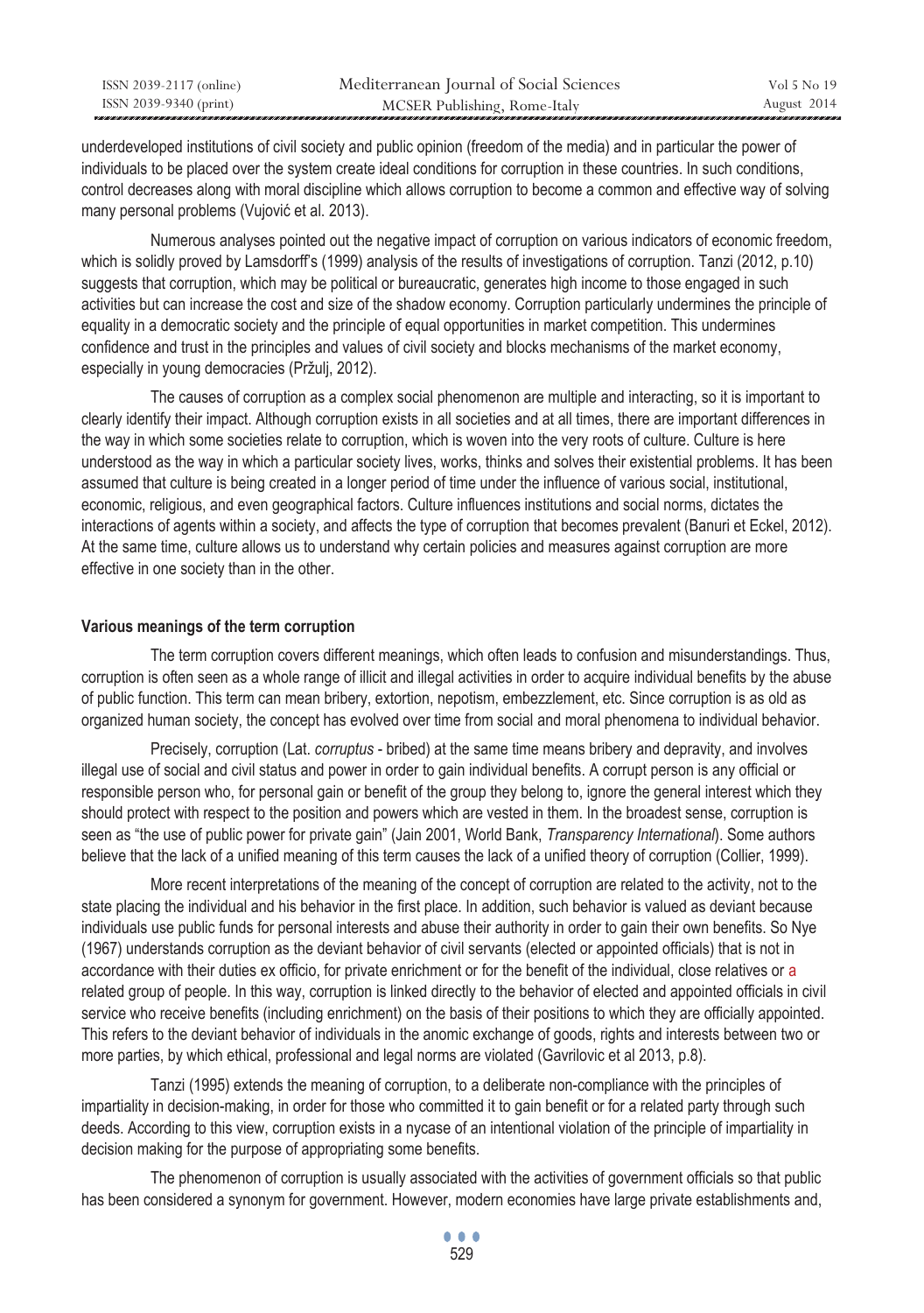| ISSN 2039-2117 (online) | Mediterranean Journal of Social Sciences | Vol 5 No 19 |
|-------------------------|------------------------------------------|-------------|
| ISSN 2039-9340 (print)  | MCSER Publishing, Rome-Italy             | August 2014 |

especially, business corporations that are owned by thousands of distant shareholders who often own shares (and thus own a piece of the corporations) but play no role in running the enterprises. To some extent they are in the same situation of many citizens vis á vis the state (Tanzi, 2006, p.4).

Very often corruption is equated with bribery, or giving and receiving bribes, although the two terms are not synonymous. Bribery is just a special case of corruption in which the personal benefit for the corrupt is presented by the appropriation of money (bribe). Bribery provides preferential treatment to individuals over others because they give money to someone or offer other service (Di George, 2003, p. 219).

Corruption is a process of interaction of at least two of the participants. Their behavior is a form of an abuse of the official power of one of them, from which one gains personal benefit, in order to obtain certain privileges and other benefits that could not be achieved if complied with existing norms. This is not a simple and open interaction of a perpetrator and a victim. In this process, both parties are active participants, and both have some benefit, while the victim is usually a third party, or wider social community. Hereby, it is important to note that this behavior usually manifests itself in secrecy, and it is therefore difficult to monitor and record. It is also the main limitation of experimental research, and the most well-known research on corruption relies on perception (CPI). Since this is a subjective view of corruption, as a basic and important research limitation, the conclusions based on these data should be interpreted with caution. They are, nevertheless, indicative, at least to the extent to which people in a certain society perceive corruption.

Corruption is manifested in different ways in different countries, cultures and periods. That is part of what the meaning of corruption depends on, i.e. activities that are considered part of the phenomenon. However, it may be noted that in most interpretations of the meaning of the concept of corruption there are a few basic elements:

• It is a form of anomalous behavior

• It is the abuse of power by individuals which derives from their position in order to acquire their own benefit,

• Corruption is run by motive, or the need of one of the participants to be sure that he/she will achieve some sort of advantage or privilege to which he/she has no right to under normal circumstances,

• Corruption undermines social norms and threatens the equality of individual members of society,

• Corruption is destroying the legal, economic and moral systems of society.

From the very essence of the meaning of corruption, relevant dimensions of culture can be important for such behavior, such as: the unequal distribution of power with a tolerance of abuse of power, the need to gain advantage by achieving their own goals (achievement), safety in achieving the objectives (uncertainty avoidance), lack of feelings of empathy towards other members of society and focus on their own interests (egoism and individualism).

## **Culture and corruption: review of previous research**

Culture is manifested as a significant factor which directs individuals to create a mindset as a framework for understanding the messages that appear in the form of symbols, events, facts and relationships.

As a starting point for many later studies of the impact of culture on certain aspects of the economy and social development, the results used were obtained by Hofstede (Hofstede, 1994). His outstanding contribution was to identify dimensions of culture, which became the basis for numerous subsequent studies and which are taken as the starting point in this paper. It is important to emphasize that each of these dimensions affect the behavior of members of a society in the interaction with others so that the level of expression of other dimensions of culture can significantly affect any of the stated dimensions.

Although he later added one more dimensions (long term vs. short time orientation) under the influence of Confucian culture, the following four dimensions are usually used in analyses (www.geert-hofstede.com):

**Power Distance (PDI)** that is the extent to which the less powerful members of organizations and institutions (like the family) accept and expect that power is distributed unequally.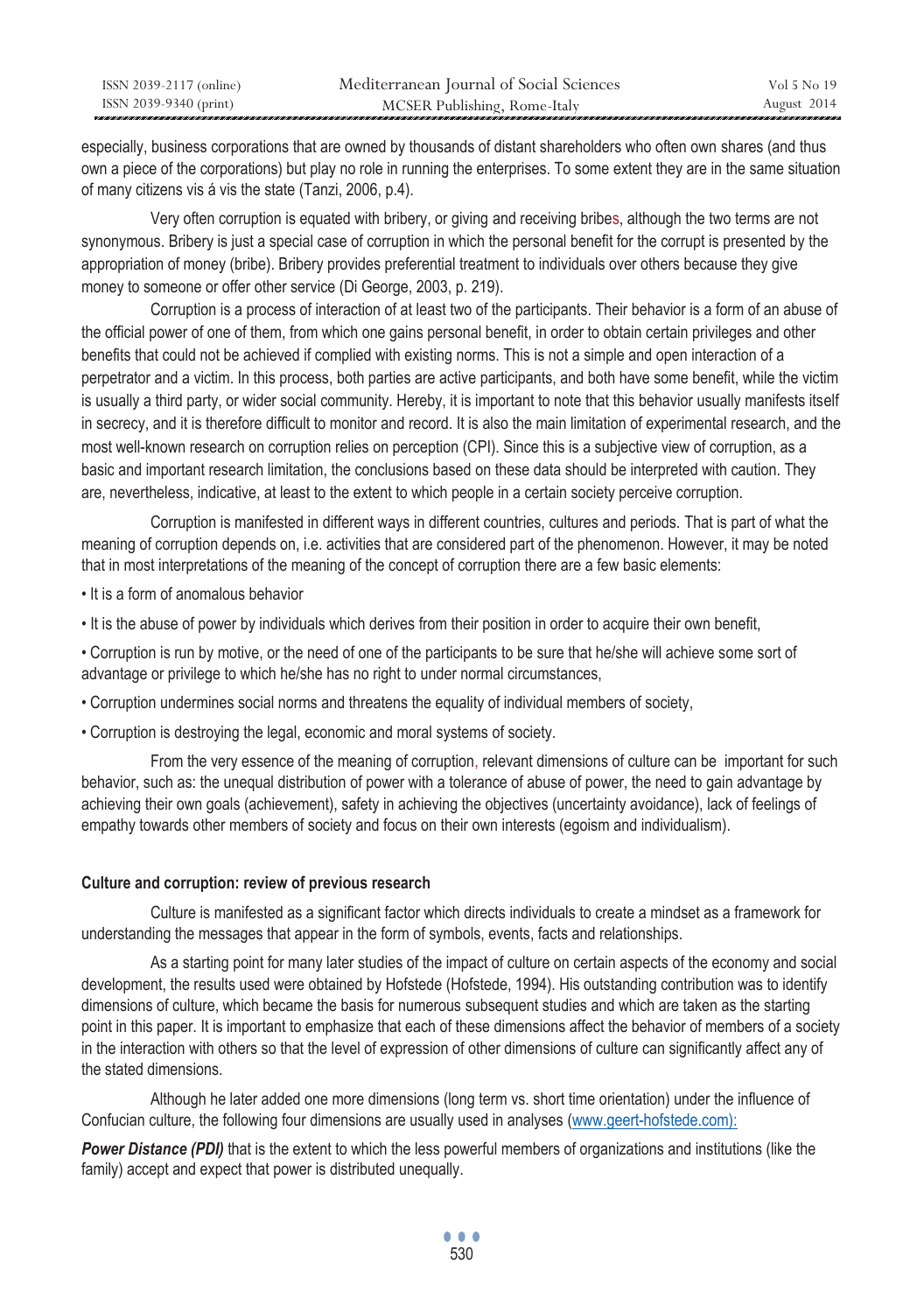| ISSN 2039-2117 (online) | Mediterranean Journal of Social Sciences | Vol 5 No 19 |
|-------------------------|------------------------------------------|-------------|
| ISSN 2039-9340 (print)  | MCSER Publishing, Rome-Italy             | August 2014 |

*Individualism (IDV)* on the one side versus its opposite, collectivism, that is the degree to which individuals are integrated into groups.

*Masculinity (MAS)* versus its opposite, femininity refers to the distribution of roles between the genders, which is another fundamental issue for any society to which a range of solutions are found.

*Uncertainty Avoidance Index (UAI)* deals with a society's tolerance for uncertainty and ambiguity; it ultimately refers to man's search for the truth. It indicates to what extent a culture programs its members to feel either uncomfortable or comfortable in unstructured situations.

By identifying these dimensions of culture, Hofstede enabled researchers to later analize the impact of certain dimensions to certain phenomena, as well as the overall development and prosperity of certain societies. Hofstede's, and subsequent studies have shown significant differences between societies according to these dimensions of culture. The GLOBE Study of 62 Societies (Huselid at all. 2004, p. 38) indicate the links between different dimensions of culture and economic prosperity of some societies. That stems from the fact that some of the dimensions have different effects on the way of leadership, decision-making, motivation, control, and overall economic activity.

Culture reinforces the behavior of members of society through customs and norms that members of society unconsciously accepted over time when some behavior or a way of solving the problem proved to be effective and thus became the accepted model. That is why culture is one of the biggest obstacles to change.

Given that culture through a system of values (shared values) directs (standardizes) conduct and theinterpretation of reality (interpretive schemes) of the members of society through the system of meaning, it significantly affects corruption as a form of behavior, and in particular the interpretation of corruption as a social phenomenon and the degree of its acceptance as something normal.

At first glance, the universal definition of corruption means that culture does not play a role in the understanding of corruption. However, the recognition of cultural diversity in society is probably one of the reasons why action on corruption remains unclear (Kerrigan, 2012).It is especially important to keep in mind that culture determines other factors, it affects perception through mental patterns and reinforces the behavior of members of a society. Treisman (2007) suggests that legal systems differ not only in the formulation and original intent of the law, but in the prevailing expectations and practices that regulate how they are enacted - what might be called "legal culture". Conception of the social role of law and the relative importance of the rights of the preservation of the social order differ from country to country (Treisman, 2000) .

The links between culture and corruption are not new and cannot be disputed. In debates on corruption there is a large agreement that culture is an important factor for the understanding of corruption (Husted 1999, Barr et Serra 2010, Serra 2006, Cameron et al. 2009, La Porta et al. 1997, Fisman et Miguel 2007, Uslaner 2004; Lipset et Lenz 2000; Banuri et Eckel 2012a; Treisman 2000, Lambsdorff 2006, De George 1982). Since culture is a complex phenomenon, there are differences of opinion by individual authors on how culture affects corruption. In the existing debates on this subject, the authors emphasize the importance of trust in the society, others point out the influence of religion, while a third group of authors direct their attention to hierarchy (centralization), then to national diversity, competition of resources, etc. Cultural backgrounds often play a large role in these attitudes especially in actions that involve exchanges of gifts or favors (Tanzi, 2006, p. 3). Culture provides an understanding of why certain policies and measures against corruption are more effective in one society than in another.

Experimental research on corruption is relatively scarce compared to non-experimental, which have appeared in recent decades and pointed to the high social costs and economic damage of corruption at the expense of individual benefits (Banuri at Eckel, 2012, p 4). Despite shortcomings of experimental research focused primarily on the ability to monitor behavior (which corruption is in its essence), which is usually carried out in secret, these studies have their own importance and role. However, the contribution of these studies is not to demonstrate causality (though quite a number of them attempt it), but rather to document various institutional factors that contribute to, or discourage, corruption (Banuri at Eckel, 2012).

The most comprehensive, and also the most famous research on corruption is conducted each year by Transparency International, known as the Corruption Perceptions Index (CPI). As the research name implies itself, it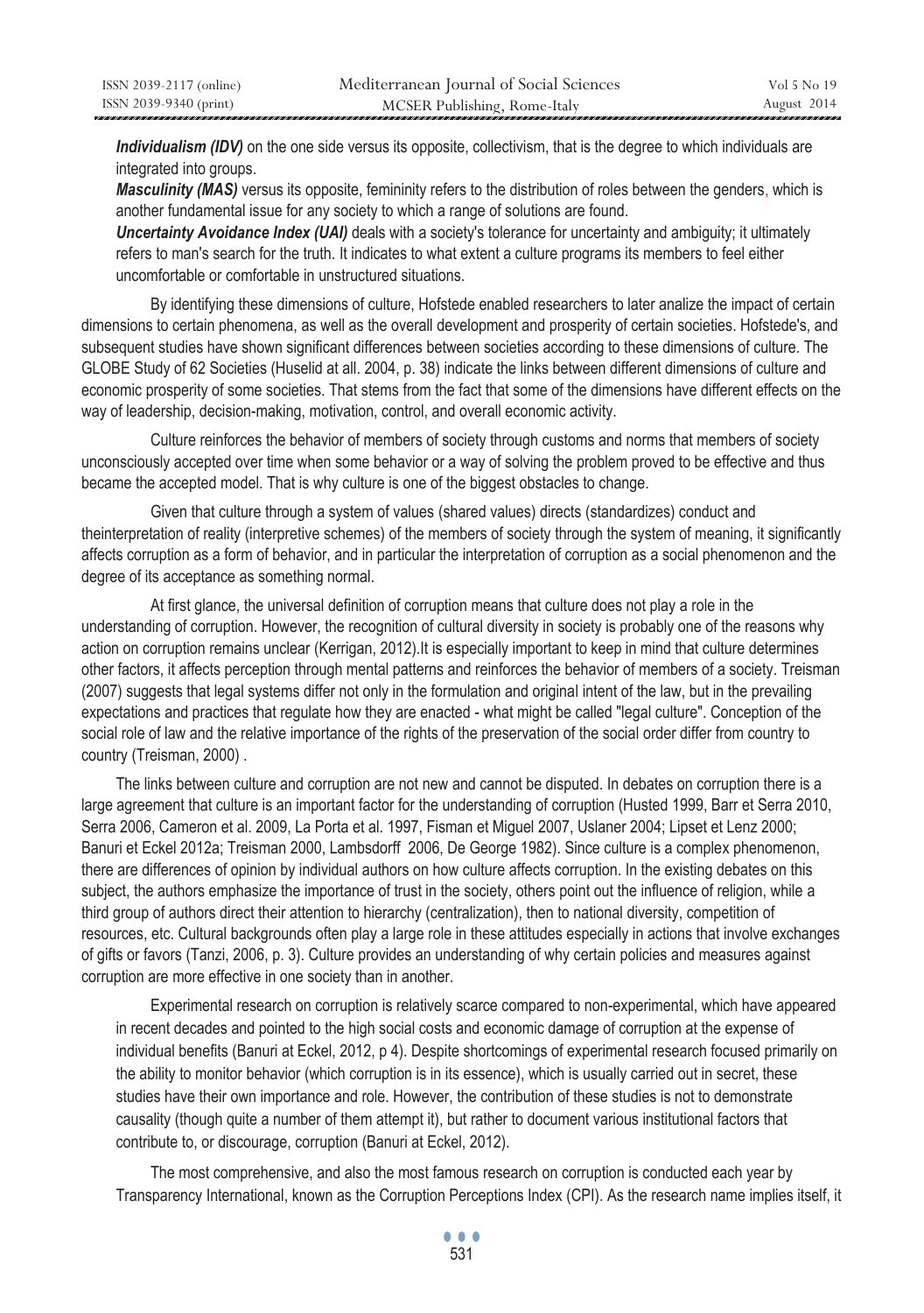| ISSN 2039-2117 (online) | Mediterranean Journal of Social Sciences | Vol 5 No 19 |
|-------------------------|------------------------------------------|-------------|
| ISSN 2039-9340 (print)  | MCSER Publishing, Rome-Italy             | August 2014 |

is based on perceptions of the respondents collected from various sources and is the most commonly used indicator of corruption in literature. Referring to the fact that corruption is primarily a particular type of behavior, measuring of corruption through perceptions is often criticized, even though it must be admitted that this measurement has been the most systematic so far and is commonly used in practice as an indicator of corruption. "It is generally accepted that the collection of empirical data in this area is a real challenge due to its complex and covert nature. These difficulties are sometimes avoided because the focus is placed on the perception of corruption rather than actual experience. Regardless of all the research difficulties and shortcomings, previous studies of perception of corruption contributed much to solving the puzzle of corruption and better understanding the impact of culture on this phenomenon.

Harrison and Huntington (2000) point to the influence of culture on the development and functioning of the institutions, which are an important factor of corruption. Culture interacts with corruption through formal institutions and social norms, both of which can differ across countries (Banuri at Eckel, 2012, p. 7). Usually institutions reinforce existing social norms, so the fight against corruption turns in a vicious circle.

Husted (Husted, 1999) states that all five of Hofstede's dimensions (Hofstede, 1997, pp. 82) are correlated with corruption, testing each of them with the CPI (Corruption Perception Index). He came to the conclusion that *high power distance* as well as the acceptance of an unequal distribution of power in society, uncertainty avoidance (*averse to uncertainty*) and masculinity (masculine values, efficiency, competitive spirit) are positively correlated with corruption, although the assertion regarding the dimension of uncertainty avoidance is not supported by the facts. However, this dimension indicates unwillingness to change, which can be a problem in the fight against corruption. It is important to bear in mind that the dimensions of culture are not isolated from each other, but are in interaction. Although studies show a greater impact of certain dimensions of culture on corruption, the impact of combinations of certain dimensions should not be ignored, such as high uncertainty avoidance with collectivism or masculinity with individualism. Some other authors have similar views regarding the impact of individual dimensions of culture on corruption. Thus, La Porta et al.(1997) believe that high power distance decreases trust, which creates a higher level of corruption.

Lipset and Lenz (2000) also point to two dimensions of culture important for corruption: the expectation of achievement (masculinity by Hofstede) and amoral familialism or the Hofstede dimension of power distance and find the empirical basis in CPI. In most of these studies, culture is used to refer to multiple underlying elements (such as paternalism, familiarism, uncertainty avoidance, etc), which tend to overlap. These elements influence, and are influenced by both norms and institutions (Banuri at Eckel 2012, p.10). However, attempts to experimentally support these claims did not give satisfactory results, mainly because corruption is a complex phenomenon, as well as culture, and this puzzle cannot easily be solved. Corruption has not only cultural, but also institutional, social, moral and psychological dimensions. Therefore, it appears in all times, in any society and any culture.

No matter what, all the Hofstede dimensions of culture have some impact on corruption (as well as on other social phenomena), we can accept views of the listed authors who point out high power distance and masculinity, our attention in this paper is focused primarily on high power distance because this dimension of the culture is dominant in the Western Balkans.

#### **Research methodology**

Previous analysis leads to the conclusion that corruption is a complex phenomenon which is influenced by culture, which on the other hand specifically determines the level of tolerance towards this phenomenon, and decreases the effects of systemic measures against it.

Our starting hypothesis was that high power distance as the dimension of culture, dominating in the Western Balkans, represents a generator of corruption and the main barrier in fighting against this socially deviant phenomenon.

Research conducted so far especially point out the influence of high power distance as a cultural dimension which seems to be a precondition for developing and tolerating corruption. In order to check these assumptions, we applied comparative analysis of the relation between high power distance and corruption index. In this analysis we used data provided by the research conducted by Geert Hofstede and the corruption perception index (CPI), because these are very complex social phenomena (culture and corruption) whose empirical research requires creation of specific and very complex methodology. The lack of such methodology is at the same time the main research constraint in elaboration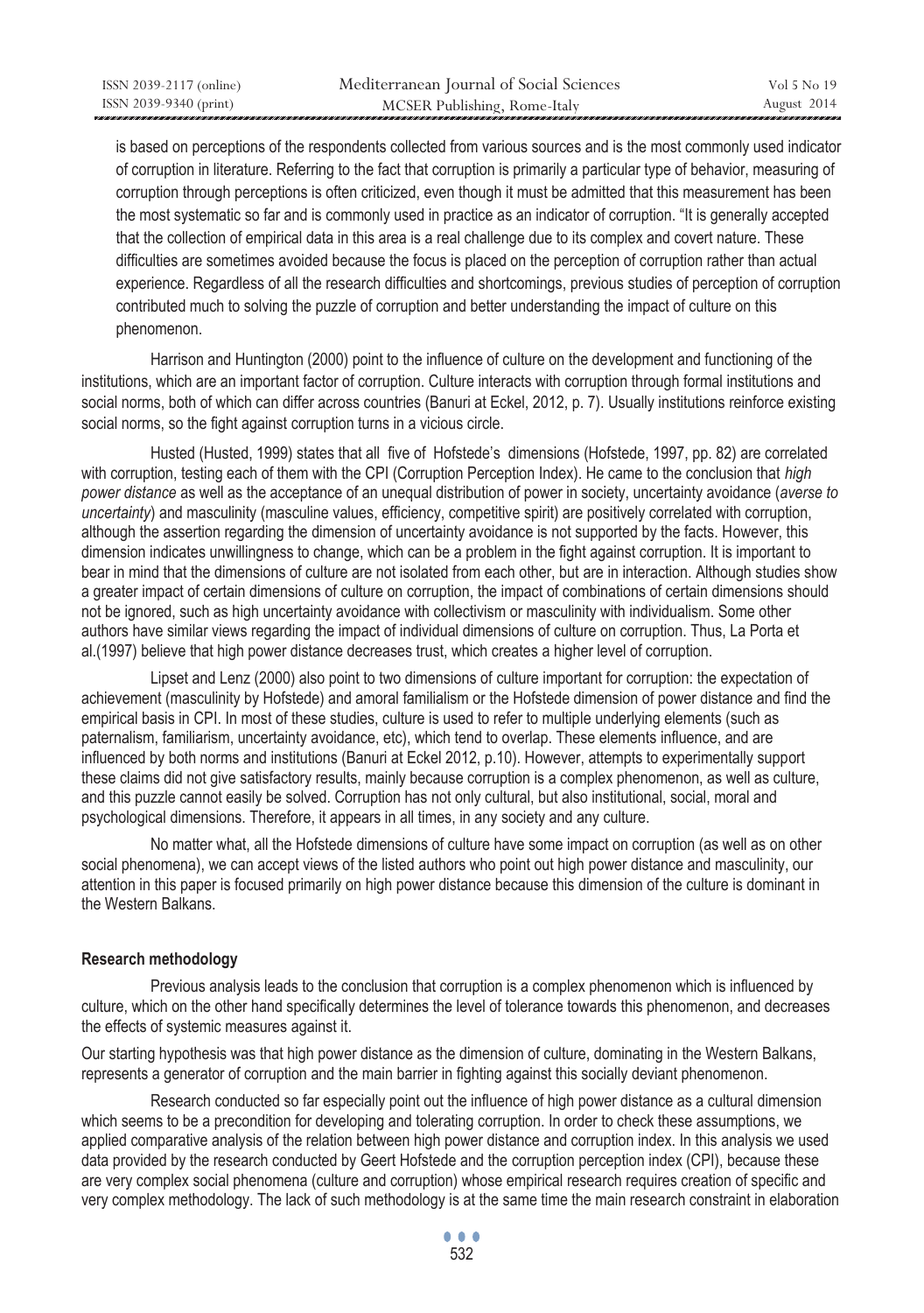of this topic. However, we believe that even a simple comparative analysis could be an acceptable indicator and, at the same time, an incentive for a more systematic research of this phenomena.

### **Results**

Research results obtained so far confirmed the hypothesis that high power distance plays a greater role in the generation of systemic corruption, as well as that masculinity indicates individual preferences for corruption. While individual corruption is present in all societies, systemic corruption is indeed the greatest problem of the Western Balkans. High power distance allows a high concentration of power in individuals who are in a position to adapt regulations to their interests and to place themselves above and beyond the law. High power distance is withheld in such societies precisely because it is considered to be normal and tolerated situation. As the powerful are untouchable in such societies, there are no social forces to resist the abuse of power until someone gains more power. Most often this dimension of culture is combined with collectivism, so there are no civic initiatives to initiate change. Changes in these societies are usually personal and non-substantive in nature. Authority is the surest way to win power in societies whose culture is characterized by high power distance where politics serve to gain power. Being on the position allows gaining power which serves the interests and needs of the individuals, not the society. Institutions adapt to powerful individuals rather than to the interests of society, thus creating conditions for systemic corruption.

It may be noted that the ratio of high power distance as an important dimension of the culture of a society and the prevalence of corruption are significantly correlated, as shown by the simple comparison of data on the index of corruption and power distance, as shown in table 1.

In Table 1, it can be observed that the ranking of the level of perception of corruption does not change significantly in a short time. Although the table shows the harmony between the rank of corruption and power distance (PDI), it is not our intention to argue that high power distance is the only cause of corruption. Certainly there are other factors that generate corruption. Previous studies have pointed to the role of masculinity in the appearance of corruption, which could be an additional factor to the relatively high ranking of corruption in Italy. Since masculinity involves orientation to results and competition, this dimension encourages individuals (usually in combination with individualism) not to choose means and use shortcuts in achieving material gain. However, corruption is a convenient way to provide benefits and privileges in relation to other members of society. In contrast to power distance which can affect the appearance of systemic corruption, masculinity encourages individual corruption.

Table 1 included mainly European countries and the United States, but if one looks at the table of corruption index for all countries that the survey covers, it can be seen that some countries with a strong power distance - PDI (Middle East - Iran, Afghanistan, Turkey and Latin America - Brazil, Colombia) have a very high index of corruption. We have already noted several systemic causes that could explain some discrepancies in the relationship between high power distance and corruption.

The concept of the Western Balkans and South-Eastern Europe is usually synonymous with the countries of the former Yugoslavia. In the process of transition to a democratic society and market economy these countries entered after the other Eastern European countries and in a specific way, which was marked by civil wars (Croatia and Bosnia and Herzegovina) and UN sanctions (Serbia and Montenegro). Hofstede divided data territorially, which he gathered in his previous studies for Yugoslavia and obtained data for Serbia, Croatia and Slovenia. This separated data shows the almostunique characteristics of culture in relation to other European countries, but mild differences exist in certain dimensions of culture (Table 2). Other, now independent countries of the Western Balkans (Bosnia and Herzegovina, Former Yugoslav Republic of Macedonia, Montenegro) were not specifically covered in Hofstede' research of culture, but were parts of a federal state and a unique cultural space for 70 years.

As it can be seen from the table 2, the Western Balkan countries are characterized by the following cultural dimensions: high power distance, high uncertainty avoidance, low individualism and relatively low masculinity.

High power distance as a cultural dimension that distinguishes the Western Balkans from the majority of European countries, has many negative implications. First and foremost, it influences the leadership style; countries with high power distance tend to choose authoritarian and autocratic leaders. In these cultures, changes in government structures do not mean new distribution of power, but personal change of people who have the power and the same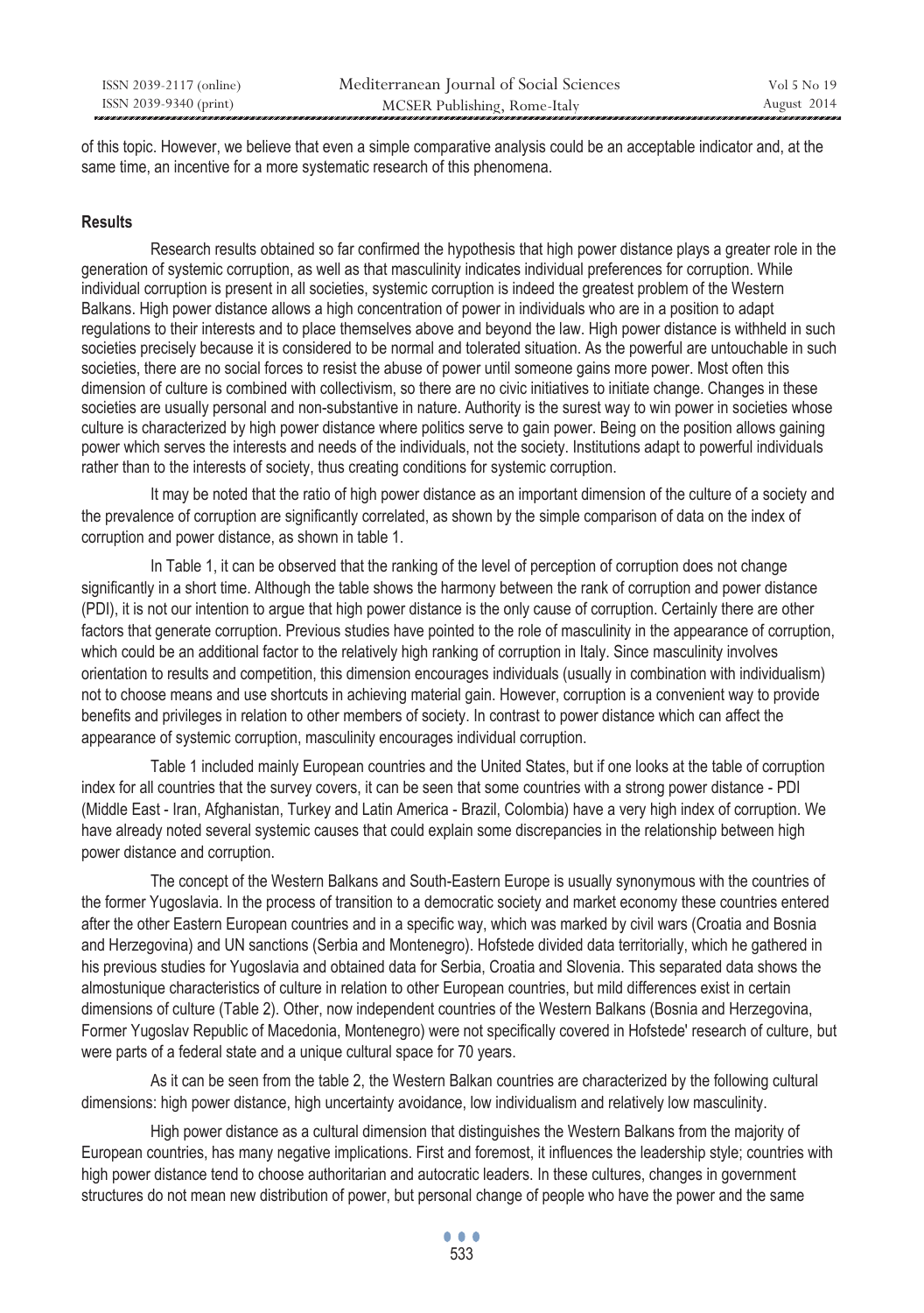| ISSN 2039-2117 (online) | Mediterranean Journal of Social Sciences | Vol 5 No 19 |
|-------------------------|------------------------------------------|-------------|
| ISSN 2039-9340 (print)  | MCSER Publishing, Rome-Italy             | August 2014 |

patterns of behavior (Janicijevic, 2008). This is contrary to democratic principles. This cultural dimension is manifested in tolerating the practice of appointing powerful individuals above the law and norms, which destroys the system and creates an environment susceptible to bribery and corruption.

Power in the Western Balkans usually comes from authority, and the political elite is usually getting rich while in power rather than to serve the interests of society. Political engagement provides privileges, accumulation of wealth, employment, doing business. Instead of everyone having equal rights, it is assumed that those who have power should have privileges and openly demonstrate their power. The way of changing such a society is dethroning (overthrowing) of those who have power and giving power to others, rather than performing a redistribution of power. Such an attitude towards power inevitably leads to its abuse.

One of the most common results of the abuse of power is corruption. For money or privileges, powerful individuals provide specific benefits to those who are willing to pay for that. Particularly problematic is the high level of acceptance of such behavior because in such cultures people believe that it is normal and legitimate for people who have power to be above and beyond the rules that apply to most.

If the characteristics of the culture of the Western Balkans, according to Hofstede's study, are seen in the context of corruption, then we can see that the high power distance, as a key dimension that generates systemic corruption, is the most prominent of all European regions. In conjunction with this cultural dimension there is collectivism, which stifles individual initiative in terms of government control, transparency of institutions, strengthening civil society, media power, encouragement and protection of "whistleblowers" which are all important factors in the fight against corruption. And avoidance of uncertainty, as the third dimension of culture, which has an impact on corruption, is highlighted in the culture of this Region. This dimension blocks willingness to change and the fight against corruption becomes even more difficult and requires a strong individual who initiates the change.

As in most other former communist countries, the culture of corruption in the Balkan countries is anchored in the previous socialist government. The reason for this is the high influence of the ruling party in the one-party system and the individuals who were the personification of the system, then the non-transparency of the system, the lack of control mechanisms of civil society, the degree of freedom of the media, etc. All that contributed to creation of a favorable environment so that state money – money collected from the taxpayers –wastransfered in anorganized way to the pockets of individuals close to the regime. In the Western Balkan countries, favorable circumstances were created by the outbreak of the civil war, and especially the introduction of sanctions. Long-term crisis shattered and destroyed state institutions, including the state itself . This process was accompanied by an orchestrated and monopolistic determination of commodity prices, exchange rates, providing import and export quotas and licenses, control of large commercial arrangements, creating shortages where the priviledged were granted monopolies, organizing financial pyramids, etc. In addition , the roots of corruption in the Balkans date back even in former regimes, including the Ottoman Empire (in the period of his decadence), and the regime of the Kingdom of Yugoslavia, when certain European liberal values failed to be adopted such as the rule of law, the sanctity of private property, protection of individual freedom and responsibility, care and voluntary involvement of individuals for the public good, and similar (Gamser, 2012) .

Everyday scandals in these countries show that the abuse of power and corruption are significant in all spheres of life, especially in the privatization process, enabling the connection between politics, the economy and crime. In terms of being attractive for investments, corruption is often reported as being the weak point of the Western Balkans. The citizens of these countries see corruption as an exceptional social problem, second to unemployment. That is demonstrated in research on corruption conducted in this region. All Western Balkan countries have a high corruption score (Table 3) according to a survey of perception of corruption carried out by Transparency International.<sup>1</sup>

Similarly, research on corruption conducted in these countries in recent years by various international organizations (e.g., UNODC - United Nations Office on Drugs and Crime) confirms the perception of high levels of corruption, as well as the understanding of corruption as a common phenomenon. Permanently high levels of corruption

 $\overline{a}$ 

<sup>1</sup>The Corruption Perceptions Index ranks countries and territories based on how corrupt their public sector is perceived to be. A country or territory's score indicates the perceived level of public sector corruption on a scale of 0 - 100, where 0 means that a country is perceived as highly corrupt and 100 means it is perceived as very clean. See more at: http://www.transparency.org/cpi2013/results#myAnchor1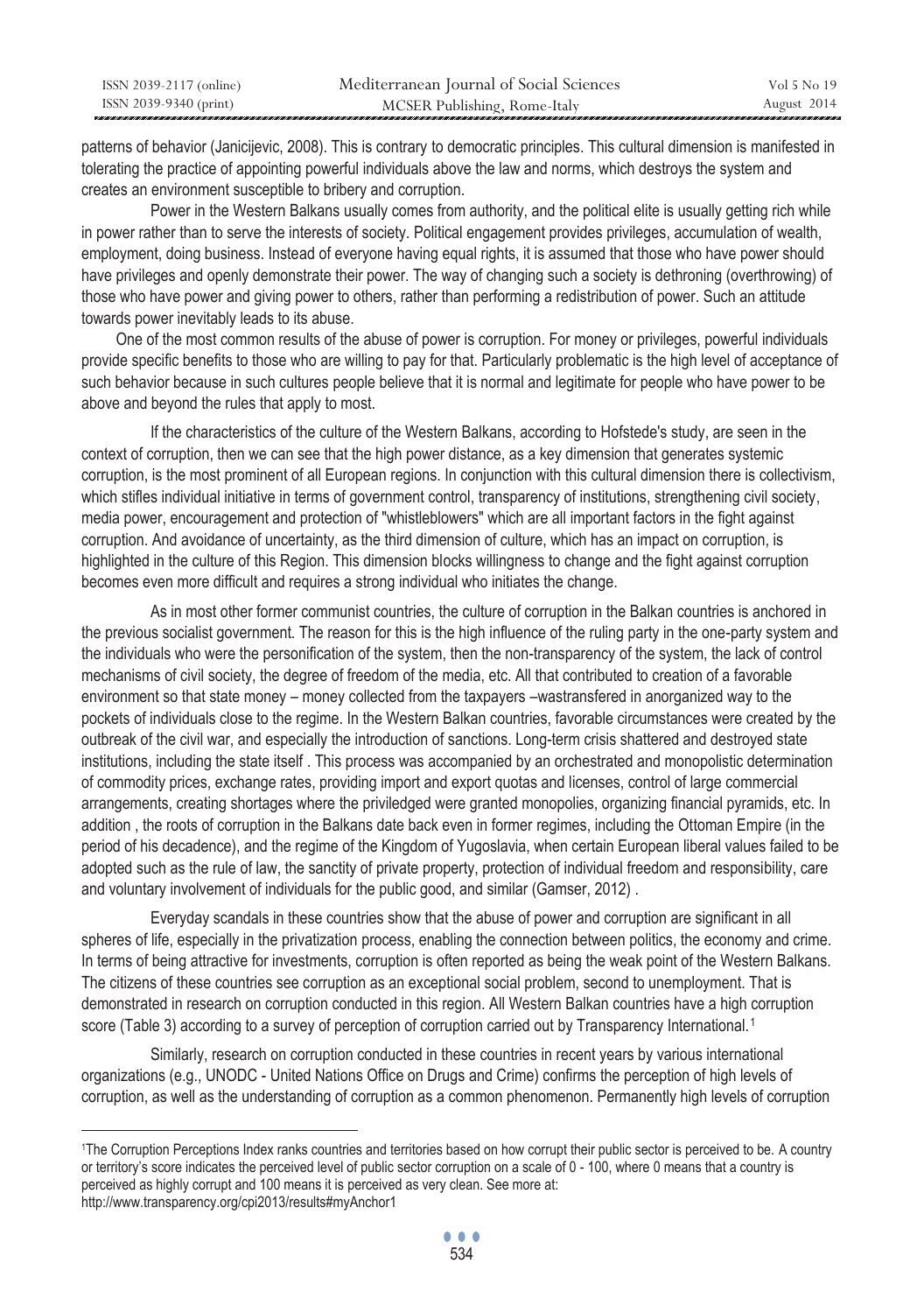| ISSN 2039-2117 (online) | Mediterranean Journal of Social Sciences | Vol 5 No 19 |
|-------------------------|------------------------------------------|-------------|
| ISSN 2039-9340 (print)  | MCSER Publishing, Rome-Italy             | August 2014 |

in the countries of the Western Balkans show that corruption and bribery are the way of life in the Balkans and that all important issues in public or private life are solved by the giving of bribes.

**Slovenia, which was the first of the former Yugoslav republics to become a member of the European Union, with the lowest level of corruption in comparison with other ex-Yugoslav republics, has increased its corruption ranking from 37th in the year 2012 to 43th place in 2013. According to Transparency International survey, 93% of the respondents in Slovenia believe that corruption has increased in the last three years or at least remained the same.**

Although Croatia as a new member of the EU has made some progress in eradicating corruption (from  $62<sup>nd</sup>$ position in 2012 it came to 57<sup>th</sup> in 2013), research shows that on average 18.2 percent of Croatian citizens aged 18 to 64 have direct or indirect experience with bribery of public officials each year.

Research conducted in Croatia shows that bribes are paid in cash in almost half (44 %) of all cases of bribery, with an average value of 280 Euros (UNDOC, 2011). In more than half of the cases of bribery (58%), citizens offer the bribe, while in almost 40% of the cases, the bribe is paid in response to a direct or indirect claim by public officials. This data shows that a certain number of Croatian citizens do not believe in the functioning of a public administration without giving some kind of a bribe to speed up the administrative process. Approximately two-thirds of citizens believe that corrupt practices occur frequently or very frequently in many important public institutions.

Compared with the previous year when the FYR Macedonia was the 69<sup>th</sup> place, it may be noted that this Western Balkans country slightly improved its ranking in 2013 (67<sup>th</sup>). However, the study of the Macedonian State Statistical Office shows that the Macedonians were required to, or they themselves offer, bribes at an average of 5.9 times a year.

Although Montenegro occupies a very high position in corruption according to the Transparency International survey, the UNODC study(2013) shows that the presence of giving bribes in business and the frequency of payments is lower than in the Western Balkans (10.2% on average and an average frequency of 7.1 on the regional level). According to the Corruption Perception Index, Montenegro moved from  $75<sup>th</sup>$  place in 2012 to  $67<sup>th</sup>$  in 2013.

Serbia, as a candidate for membership in the EU, also made progress last year, and moved from 80<sup>th</sup> place which it occupied in 2012 to 72<sup>nd</sup> place in 2013 according to the Perception Corruption Index conducted by Transparency International. However, research on the attitudes of Serbian citizens refers to the social tolerance of such behavior and the belief that nothing can be done without "greasing of the palms". That reinforces appropriate behavior models, softens the edge of the reasonable reaction to that phenomenon, leading to a state of social anomy. Thus, the TNS Medium Gallup research in2011 concludes that one of the biggest problems related to the eradication of corruption is a high degree of social acceptance of the phenomenon, which is shown by the fact that Serbian citizens consider corruption common practice (88 %) and even expect it to a certain degree (48 %). Almost one-third, or 28% of the respondents believe that corruption is to some extent acceptable. Also, people believe that big companies (74 %) have no interest in fighting corruption because they benefit from it. It is significant that political parties are perceived (76 % of the respondents) as a sector where corruption is widespread. On the other hand, the role of citizens in corruption was ignored, and only 52 % of the respondents identify the phenomenon of the responsibility of citizens. Perception of personal responsibility in corruption is divided - 52% of the respondents believe that bribery helps to overcome unjust laws. Furthermore, 52% of the respondents believe that bribery is the only way to overcome huge bureaucracy, which clearly shows the inefficiency of the system and the importance of powerful individuals in solving these problems. The study, "Corruption against Decent Work", analyzes the influence of the parties in corrupt practices. The results show that as many as 88% of the respondents believe that corruption in hiring is the result of the abuse of political power and influence (Vujović et al. 2013, p. 73).The study starts from the hypothesis that partiocracy is the cause i.e. the grounds which allow the development and spread of corruption in other areas, on the one hand, and that has a direct impact on the status and rights of employees and their right to decent work, on the other hand.

Research conducted by UNDOC (2013) in Bosnia and Herzegovina show similar results. A significant proportion of all the bribes that companies have given to public officials in this country was in the form of money (46.6%), followed by food and drinks (29%), as well as the exchange of one service for another (11.4%). In cases where a bribe is given in the form of money, the average amount paid was approximately 327 Euros. In approximately 15.8% of all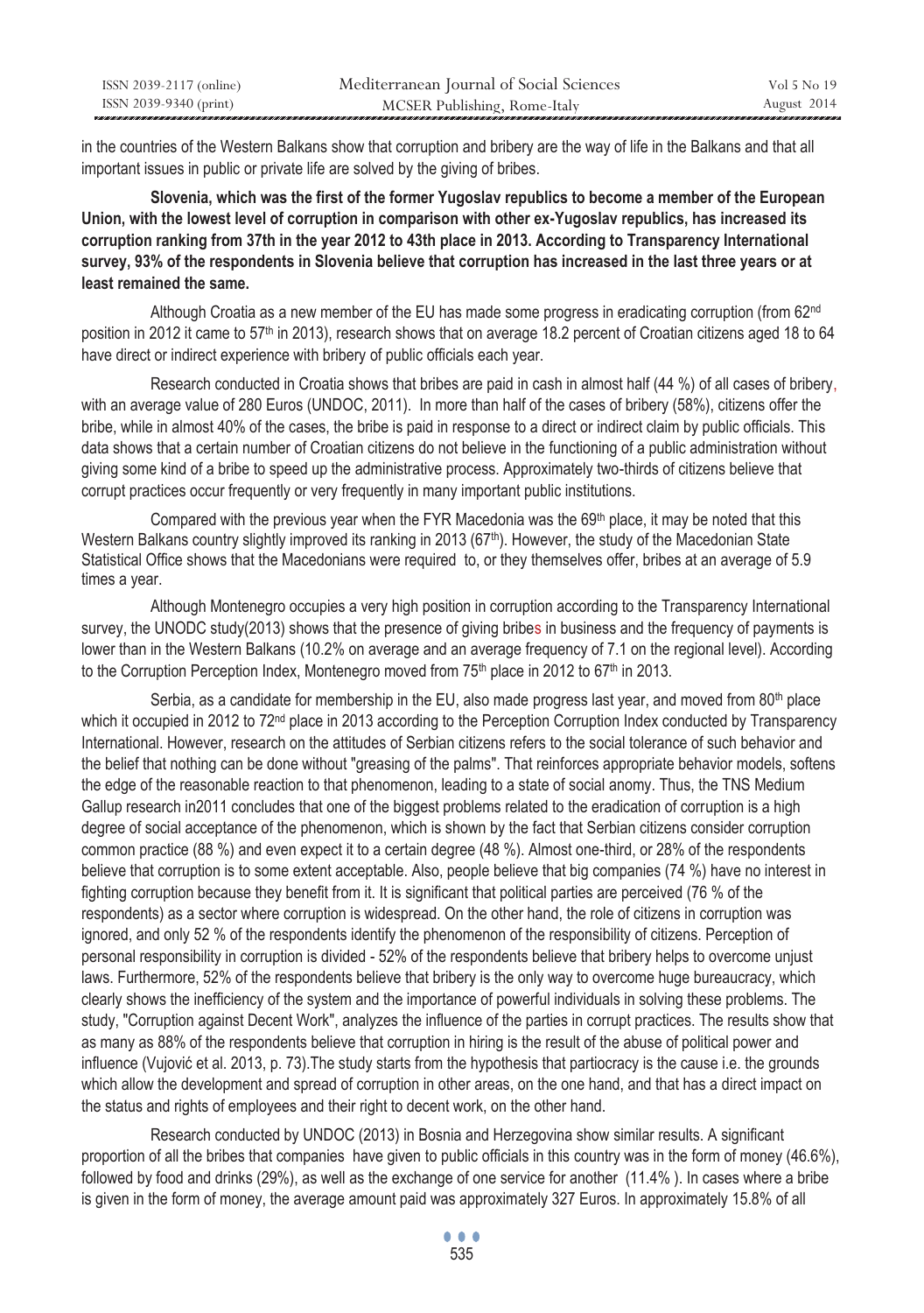| ISSN 2039-2117 (online) | Mediterranean Journal of Social Sciences | Vol 5 No 19 |
|-------------------------|------------------------------------------|-------------|
| ISSN 2039-9340 (print)  | MCSER Publishing, Rome-Italy             | August 2014 |

cases of bribery, a representative of the company is the one who actually started talking about the bribe without being asked to give it, while in more than two-thirds (70.2%) cases, the bribe was asked for by the public servant explicitly (26.8) or implicitly (20.4%). In the remaining 23% cases, the bribe was given upon the request of the third party. Companies report that the most common purpose of paying bribes is "to speed up business processes" (29.1% of all bribes), "to enable the completion of the procedure" (17.4%) and "to ensure better treatment" (14.4%).

The results of these studies show that corruption is deeply rooted in the culture of the Western Balkans and that the use of personal connections is a common practice to solving problems. In addition, citizens accept this form of behavior as a common practice. They do not believe that this is a concern, as it is widespread at all levels of the social system.

Changing the culture of corruption requires a series of institutional changes and changes of mental patterns and behavior patterns in the Western Balkans. In order to achieve that, society has to accept changes. Although there is an awareness of the damage that corruption causes, these changes are difficult and slow. One of the factors which block the changes could be the avoidance of uncertainty, being the prominent dimension of the culture in this region. This is suggested by the observation that the countries of the Western Balkans have long ignored the political and economic changes in the world. A common feature of all societies with high uncertainty avoidance is that they are not ready to gradually change and they ignore the need for partial changes (evolution), and instead of which, come into a situation where they can no longer work and then revolutionary changes start. The length of the transition process in these countries (two decades) speaks highly of openness and readiness for change.

When you take into account that the low level of individualism in a culture negatively affects the motive for achievement and increases social motives, we can see that the culture of the Western Balkans, which is mainly collectivist, has no assumption for the efficiency and competitiveness of the economic system. Individualistic culture supports individual responsibility, while collectivism emphasizes loyalty and obedience. In the fight against corruption, strong and courageous individuals are important as well as strong civic initiatives. Individualism is correlated with human rights and freedoms.

Corruption is no longer merely a national issue. It has largely become a transnational problem and the fight against it is aninternational obligation. Consequences of corruption are fatal for a country's economy, since it ruins main principles of market economy: equal opportunities and healthy competition. This 'social disease' hampers economic development, disables reinforcement of democratic institutions and jeopardises standard of citizens. Tax revenues decrease due to corruption, and public services expenses increase, and resources are redirected to private pockets (Pržulj, 2012).

The change in the political and economic system of the Balkan countries after the collapse of communism and the process of admission to the European Union focuses on the problem of corruption. In recent decades in these countries awareness has increased of the harmful effects of corruption in business and economic development. One of the most important obligations of the governments of these countries, within the framework of the European integrations, is to combat corruption.

#### **Concluding discussion**

From the analyzed theoretical studies and experimental investigations on corruption the conclusion can unequivocally be drawn that there is a strong link between culture and corruption. The assumption is confirmed that especially high power distance as one of the cultural dimension creates a favorable environment for the development of systemic corruption, while masculinity encourages individual corruption. More broadly, other cultural dimensions (uncertainty avoidance and collectivism) have impact on corruption by blocking changes in practices of corruption and accepting different models of behavior.

An example of the culture of the Western Balkans confirm these assumptions. Therefore, the logical question arises: should culture be changed in the context of the fight against corruption? Regardless of all the arguments about the obstacles and negative influences of cultural dimensions, the answer to this question can be neither easy nor exclusive. Firstly, culture is not the only factor that influences the practice of corruption in a society, and secondly, the culture cannot be changed easily and quickly. However, creating a more efficient and more consistent system framework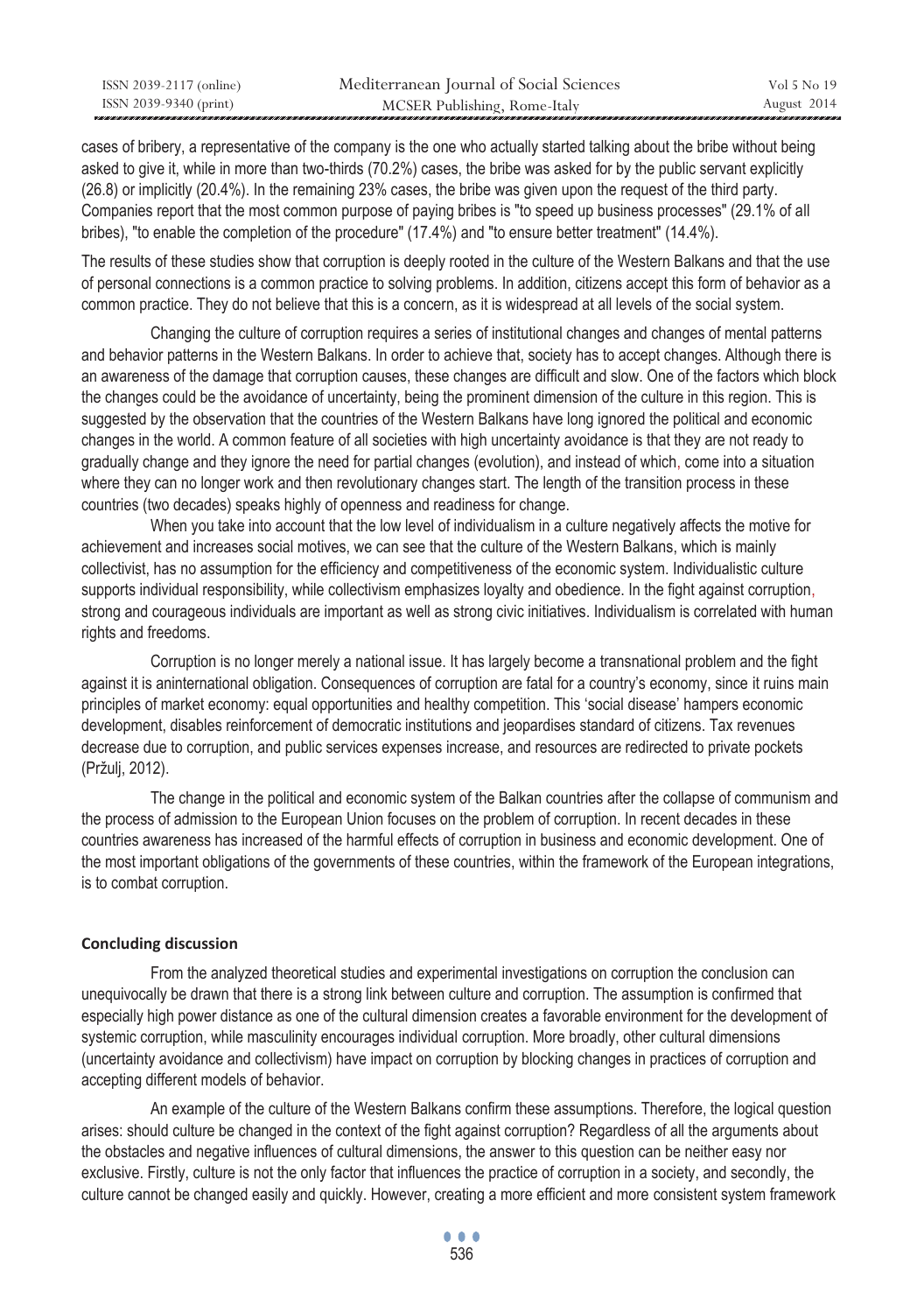| ISSN 2039-2117 (online) | Mediterranean Journal of Social Sciences | Vol 5 No 19 |
|-------------------------|------------------------------------------|-------------|
| ISSN 2039-9340 (print)  | MCSER Publishing, Rome-Italy             | August 2014 |

with appropriate control mechanisms, can certainly contribute to not only thefaster eradication of corruption, but also faster changing of the culture that generates it. It is particularly important that the regulations leave no discretion to individuals, who can easily abuse them. In addition, an effective fight against corruption requires adjustment to specific cultural features. In societies whose culture is characterized by high power distance, such as the Western Balkans, it is important that anti-corruption measures with a high degree of determination are run from the center of power (government and political parties, powerful individual authorities) in parallel with institutional changes and strengthening of the institutions. If we take into account that uncertainty avoidance as a cultural dimension blocks changes, it is clear that active measures against corruption in countries with such cultures require strong support from the media in theuncovering of corruption . In addition, in collectivist cultures it is very important to strengthen the citizens' initiative and encourage transparency and citizen control of public institutions.

The necessity of such changes originates from the fact that business today increasingly requires the use of the same language and adapting to cultural values on which market economy is based as well as the capitalist economic model, while corruption seriously undermines the foundations of such system.

As the countries of the Western Balkan are new members or applicants for admission to the European Union, the fight against corruption is one of the key tasks in the process of European integration. It includes a series of primarily systemic changes aimed at strengthening institutions, government control mechanisms, transparency, strengthening the role of the media, encouraging the activities of civil society, etc. Moreover, in these countries it is necessary to consider cultural factors of corruption, their achievements, and limitations, and thoughtfully act to reduce the level of tolerance regarding this phenomenon in society.

### **References:**

Banuri, Sh. at Eckel, C. 2012. *Experiments in Culture and Corruption: A Review,* The World Bank Development Research Group Macroeconomics and Growth Team, Policy Research Working Paper 6064 Begović, B. 2007. *Economic analysis of corruption* (Serbian edition)*,* Belgrade, Center for liberal-democratic studies Collier, M.W. 1999. Explaining Political Corruption: An Institutional - Choice Approach. Paper presented at the *International Studies Association Convention*, Washington, DC De George, R.T. 2003. *Business Ethics*, (Serbian language edition) , Belgrade, Filip Visnjic Gamser, D. 2012. *Corruption in Serbia today,* www. ceas-serbia.org/root/prilozi**/ korupcija**-01.pdf Gavrilović, Z. et al. 2013. *Fight against corruption in Serbia – Alternative Report*, OEBS Mission to Serbia, www.osce.org/serbia Gibbons, J. 2011. *Corruption in Serbia: Citizens' Experience*. Belgrade: UNODC & RZS Harrison, L.E. and Huntington, S.P. 2000. *Culture Matters: How Values Shaped Human Progress*, New York, Basic Books Hofstede G. 1994. *Culture's Consequennces*, SAGE Publications Hofstede, G. and Hofstede G.J. 2005. *Cultures and Organizations Software of the Mind,* McGraw-Hill Husted, B.1999. Wealth, Culture, and Corruption*. Journal of International Business Studies*, 30 (2): 339-60. Jain A. K. 2001. Corruption: a review. *Journal of Economic Surveys* 15: 71-121 Janićijević N. 2008. *Organizational Behavior*, Belgrade, Datastatus Kerrigan, D. 2012*. What is corruption?*, https://guardian.co.tt/columnist/2013-04-29/what-corruption, source 3 February, 2014 La Porta et all. 1997. Trust in large organizations*. American Economic Review* 87 (2):333-338. Lambsdorff, J. G. 1999.Corruption in Empirical Research — A Review*, 9thInternational Anti-Corruption Conference*, Durban, South Africa, 10-15 December, 1999 Lipset, S.M. and Lenz G,S. 2000. Corruption, Culture, and Markets, in L.E. Harrison and S.P. Huntington, eds. *Culture Matters: How Values Shape Human Progress*, New York, Basic Books Nye, J.S. 1967. Corruption and Political Development: A Cost-Benefit Analysis, *American Political Science Review*, 61:. 417-427,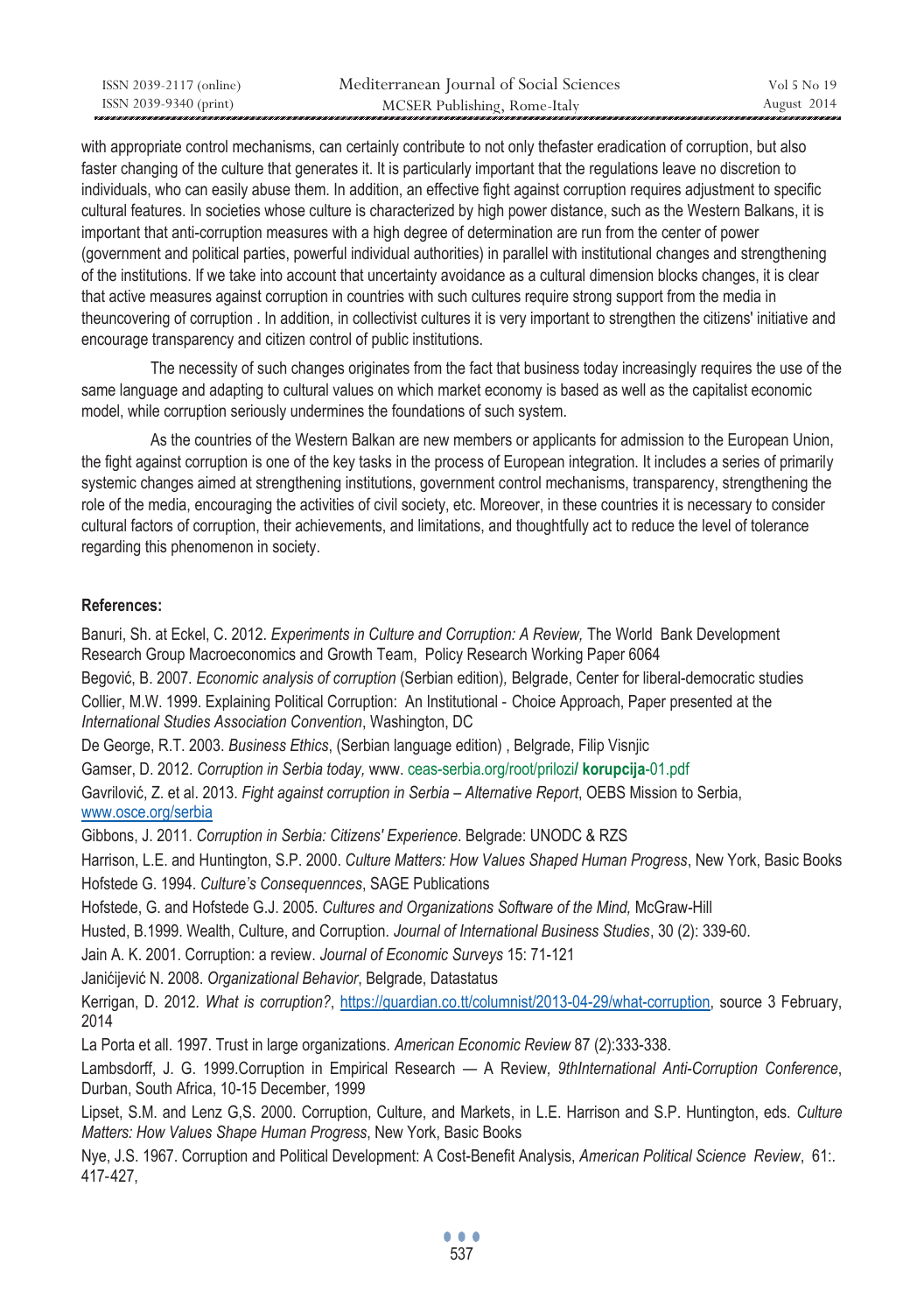| ISSN 2039-2117 (online) | Mediterranean Journal of Social Sciences | Vol 5 No 19 |
|-------------------------|------------------------------------------|-------------|
| ISSN 2039-9340 (print)  | MCSER Publishing, Rome-Italy             | August 2014 |

Pržulj, Ž. 2012. *Business, Culture and Ethics – The Case of Serbia in Transition, Lambert Academic Publishing,* Saarbrucken, Germany

Tanzi, V. 1995. Corruption, Government Activities, and Markets in *The Economics of Organized Crime*, edited by Gianluca Fiorentini and Sam Peltzman, Cambridge : Cambridge University Press

Tanzi, V. 1998. *Corruption around the world: Causes, Consequences, Scope, and Cures*, IMF Working Paper: 98-63

Tanzi, V. 2006. Corruption and economic activity*,* in: *Distinguished Lecture Series 26,* The Egyptian center for economic studies

Tanzi, V. 2012. The Shadow Economy, Its Causes and Its Consequences**,** *International Seminar on the Shadow Economy Index in Brazil*, Brazilian Institute of Ethics in Competition, 12 March 2002, Rio de Janeiro

Huselid et al. 2004. *The GLOBE Study of 62 Societies: Culture, Leadership, and Organizations*, Sage

TNS Medium Gallup, (2011), Public opinion poll on corruption in Serbia. Report prepared for UNDP in Serbia, available at: http://media1.ssp.org.rs/2012/03/Korupcija-u-Srbiji-2011-TNSMediumGallup\_UNDP\_Corruptionbenchmarking\_Report\_Nov-11\_SER.pdf, 09 March, 2014

Treisman, D. 2000. The causes of corruption: A cross-national study. *Journal of Public Economics*, 76: 399-457 Treisman, D. 2007. What have we learnt about the causes of corruption from ten years of cross-national empirical research? *Annual Reviews Polit. Sci.* 2007. 10:211–44

Vujović, M. et al. 2013.*Corruption against Decent Work*, Belgrade Center for Democracy Fund

United Nations Office on Drugs and Crime (UNDOC), 2011, *Corruption in Croatia: the real experience of the citizens*, available at: www.unodc.org/.../Croatia\_corruption\_Report\_2011\_croatian.pdf, 9 March, 2014

United Nations Office on Drugs and Crime (UNDOC), 2013, *Business, corruption and crime in Montenegro*, available at: http://www.unodc.org/documents/data-and

analysis/statistics/corruption/Montenegro\_Business\_Corruption\_report\_MONT.pdf

www.**geert**-**hofstede**.com

## **Tables**

Table 1: Corruption Index and Power Distance (Adapted according to: TI\_CPI\_2011\_report, available 24 Sept 2012 and Hofstede G.J. 2005)

| Country        | Rank             | Rank            | CPI  | CPI 2013 | PDI             |
|----------------|------------------|-----------------|------|----------|-----------------|
|                | 2011             | 2013            | 2011 |          | rank            |
| <b>Denmark</b> | $\overline{2}$   | 1               | 9.4  | 9.0      | 18              |
| Finland        | $\overline{2}$   | 3               | 9.4  | 8.9      | 33              |
| Sweden         | $\overline{4}$   | 3               | 9.3  | 8.9      | $\overline{31}$ |
| Norway         | 6.               | 5               | 9.0  | 8.6      | $\overline{31}$ |
| Holland        | $\overline{7}$ . | 8               | 8.9  | 8.3      | $\overline{38}$ |
| Switzerland    | 8                | 7               | 8.8  | 8.5      | 34              |
| Australia      | $\overline{8}$ . | 9               | 8.8  | 8.1      | 28              |
| Canada         | 10.              | 9               | 8.7  | 8.1      | $\overline{39}$ |
| Luxembourg     | 11.              | 11              | 8.5  | 8.0      | 40              |
| Germany        | 14               | 12              | 8.0  | 7.8      | 35              |
| Japan          | 14               | 18              | 8.0  | 7.4      | 54              |
| Austria        | 16               | $\overline{26}$ | 7.8  | 6.9      | 11              |

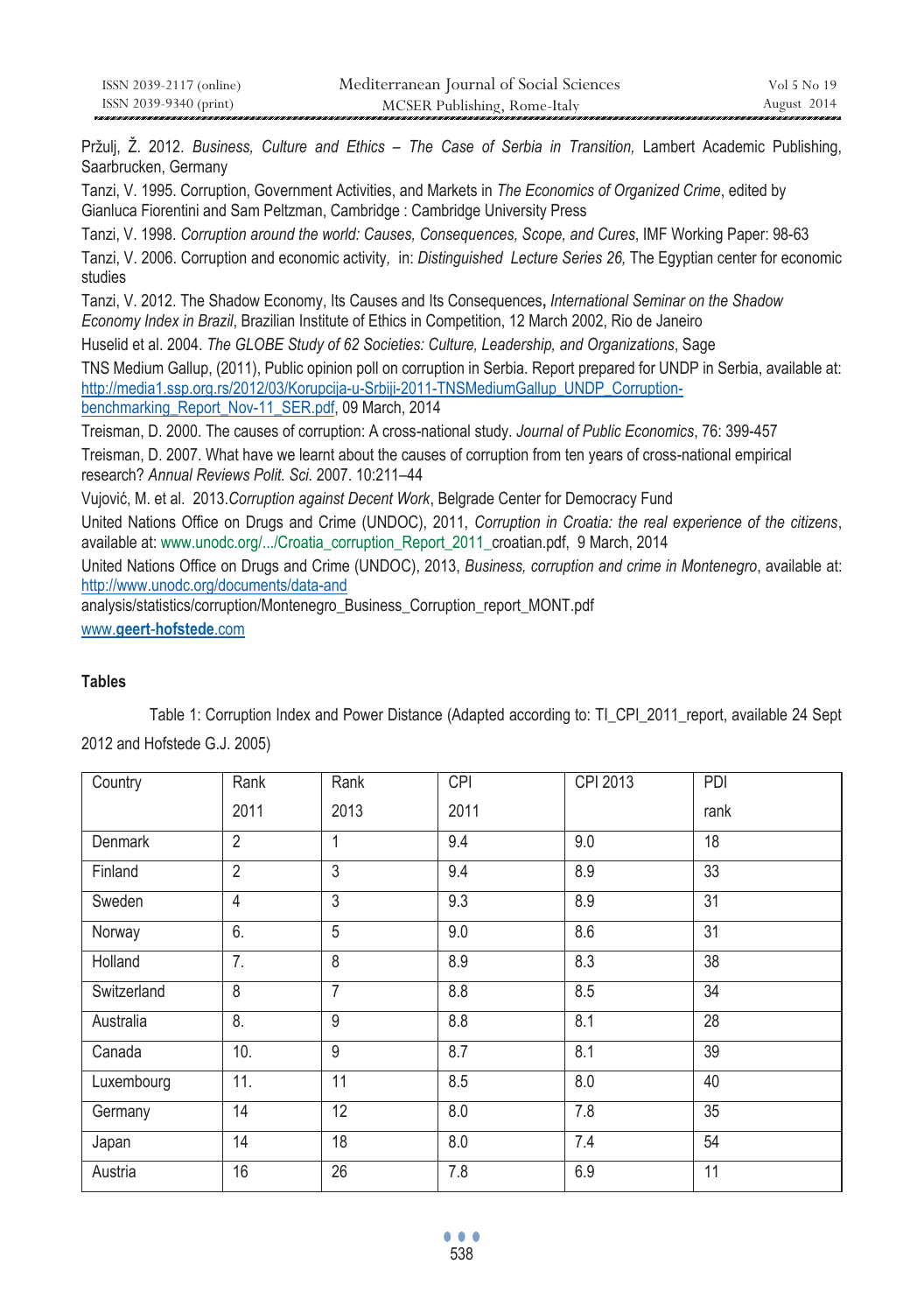ISSN 2039-2117 (online) ISSN 2039-9340 (print)

 Mediterranean Journal of Social Sciences MCSER Publishing, Rome-Italy

| United Kingdom | 16 | 14 | 7.8 | 7.6 | 35                           |
|----------------|----|----|-----|-----|------------------------------|
| Belgium        | 19 | 15 | 7.5 | 7.5 | 67(Walloons)<br>61(Flemings) |
| <b>USA</b>     | 24 | 19 | 7.1 | 7.3 | 40                           |
| France         | 25 | 22 | 7.0 | 7.1 | 68                           |
| Spain          | 31 | 40 | 6.2 | 5.9 | 57                           |
| Portugal       | 32 | 33 | 6.1 | 6.2 | 63                           |
| Slovenia       | 35 | 43 | 5.9 | 5.7 | 71                           |
| Croatia        | 66 | 57 | 4.0 | 4.8 | 73                           |
| Italy          | 69 | 69 | 3.9 | 4.3 | 50                           |
| Serbia         | 86 | 72 | 3.3 | 4.2 | 86                           |

Table 2: Data on cultures in former Yugoslav countries and other European countries (Adapted according to: www.**geert**-**hofstede**.com)

|                       | Countries             | PDI             | <b>IDV</b>      | <b>MAS</b>     | <b>UAI</b>      | <b>LTO</b>      |
|-----------------------|-----------------------|-----------------|-----------------|----------------|-----------------|-----------------|
|                       |                       |                 |                 |                |                 |                 |
|                       | Dimensions of culture |                 |                 |                |                 |                 |
| Former                | Serbia                | 86              | 25              | 43             | 92              | 52              |
| Yugoslav<br>countries | Croatia               | 73              | 33              | 40             | 80              | 58              |
|                       | Slovenia              | 71              | 27              | 19             | 88              | 49              |
| German                | Germany               | $\overline{35}$ | 67              | 66             | 65              | 83              |
| countries             | Austria               | 11              | 55              | 79             | 70              | 60              |
|                       | Switzerland           | $\overline{34}$ | 68              | 70             | $\overline{58}$ | $\overline{74}$ |
| Scandinavian          | Sweden                | $\overline{31}$ | $\overline{71}$ | $\overline{5}$ | $\overline{29}$ | 53              |
| countries             | Denmark               | $\overline{18}$ | $\overline{74}$ | 16             | $\overline{23}$ | $\overline{35}$ |
|                       | Finland               | 33              | 63              | 26             | 59              | 38              |
| Latin-European        | France                | 68              | 71              | 43             | 86              | 63              |
| countries             | Italy                 | 50              | 76              | 70             | $\overline{75}$ | 61              |
| Anglo-Saxon           | United Kingdom        | $\overline{35}$ | 89              | 66             | $\overline{35}$ | 51              |
| countries             | Ireland               | $\overline{28}$ | 70              | 68             | 35              | $\overline{24}$ |
| Iberic countries      | Spain                 | 57              | 51              | 42             | 86              | 48              |
|                       | Portugal              | 63              | 27              | 31             | 104             | 28              |

Table 3: Corruption Perceptions Index 2013 in the Western Balkans (Adapted according to http://www.transparency.org/cpi2013/results#myAnchor1)